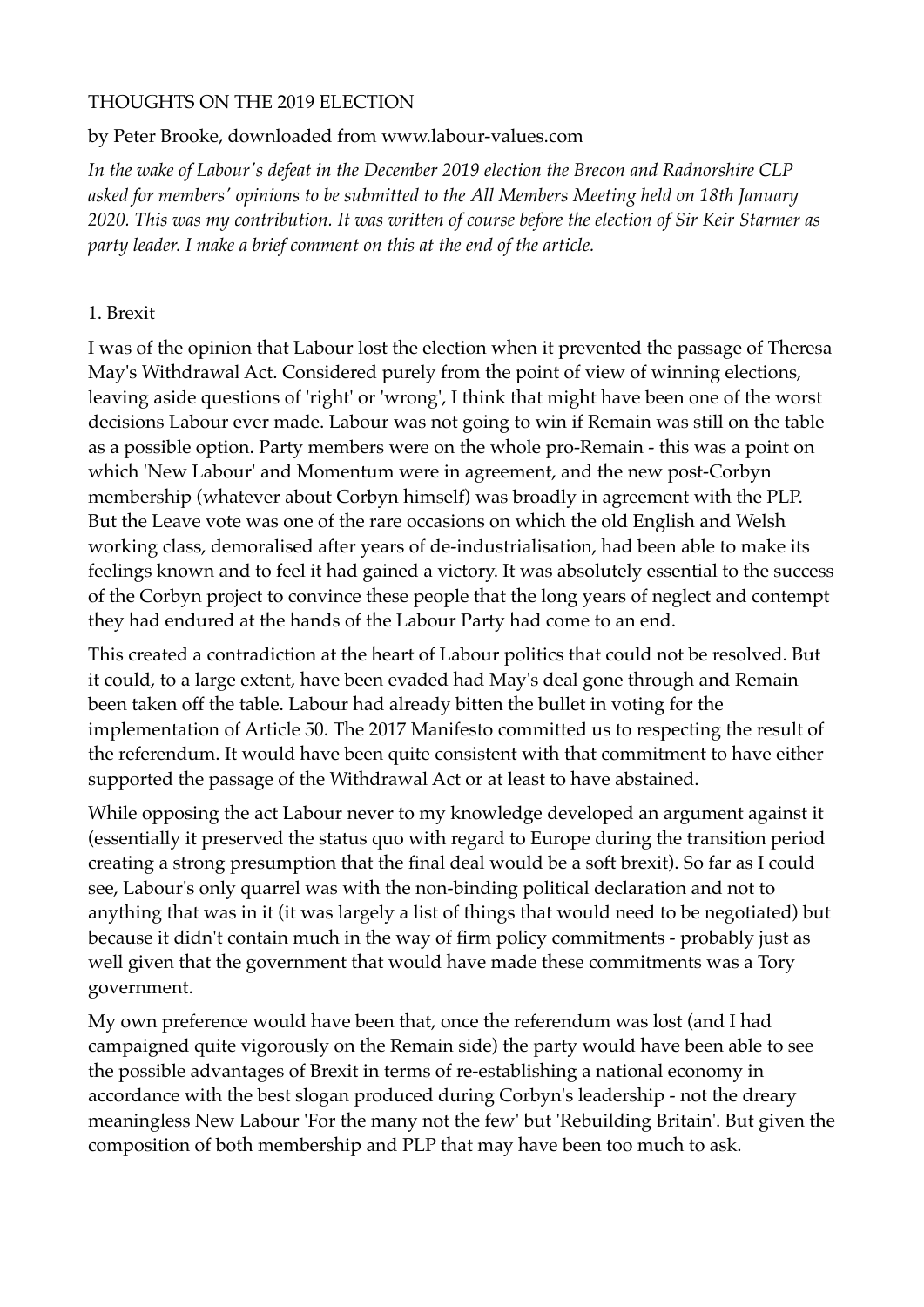# 2. Jeremy Corbyn and the charge of antisemitism

Painful as it is for those of us who like and support Jeremy we have to admit that he was 'toxic' on the doorstep, raising the question, why was he toxic in 2019 but not in 2017? It seems to me that just as Labour was in an impossible position with regard to Brexit, Jeremy was in an impossible position with regard to the Labour Party. His great strength the reason for his popularity among new members, myself included - had been his consistent opposition to Labour Party policy at least since the 1990s - privatisation of public utilities, development of the 'internal market' in the NHS, maintenance of Tory antiunion legislation, 'light touch' regulation of the financial services industry, slavish foreign policy playing out the role of Tonto to the US's Lone Ranger. But in the domain of the hostile media all that could be represented as unpatriotic loony leftism.

Corbyn's chief priority as leader of the Labour Party was, rightly or wrongly, to maintain party unity, especially in Parliament. But he could not defend his past record without antagonising a large section of the PLP which had supported the earlier policies - as recently as 2015, 184 of them had failed to vote against the Tories' murderous Welfare Reform Bill. They included four of the current leadership contenders (Keir Starmer, Emily Thornberry, Jess Phillips and Lisa Nandy - though Lisa Nandy was on maternity leave at the time). Things might have been arranged with a modicum of good will on the part of the PLP (Corbyn for his part showed an abundance of good will in particular when choosing his first cabinet from all sections of the party only to have them knifing him in the back at the first opportunity). Sadly that goodwill was lacking.

Nowhere was this more obvious than with regard to the question of Israel. Traditionally the Labour Party had been highly supportive of Israel especially in the early days when it had a convincingly left wing image. Israel however is essentially a colony and colonies cannot survive and thrive, becoming nation states in their own right, without a rigorous suppression of the indigenous population. North America, Canada, New Zealand and Australia are examples of places where this was done. Algeria and South Africa (and, in a longer time frame, Ireland) are examples of places where it was not done. To function as a Jewish national state - as opposed to a 'state for all its citizens' - Israel has to suppress, ultimately to eradicate or ethnically cleanse, the Palestinian population.

Given this logic, the possible arrival in power of a British Prime Minister who has supported the Palestine Solidarity Movement with its policy of 'Boycott, Divest, Sanctions' against Israel was deeply alarming. The 'Campaign against Antisemitism' had been established in 2014 in the context of the Israeli 'Protective Edge' mass bombing of Gaza in which, according to UN figures, 1,462 Palestinian civilians (plus some 700 judged not to be civilians), together with 6 Israeli civilians and 67 Israeli soldiers, were killed. The Campaign pursued a policy of representing opposition to Israeli policy as antisemitism. It is no coincidence that the accusations of antisemitism directed against Jeremy Corbyn and his supporters took off during the Summer of 2018 when the Israeli army was using live ammunition (killing hundreds, wounding thousands) to suppress unarmed demonstrations on the Gaza border.

Actual expressions of hatred towards Jews, as towards Muslims or other people defined by religion, skin colour, sexual preferences etc, are, under British law, a crime. They should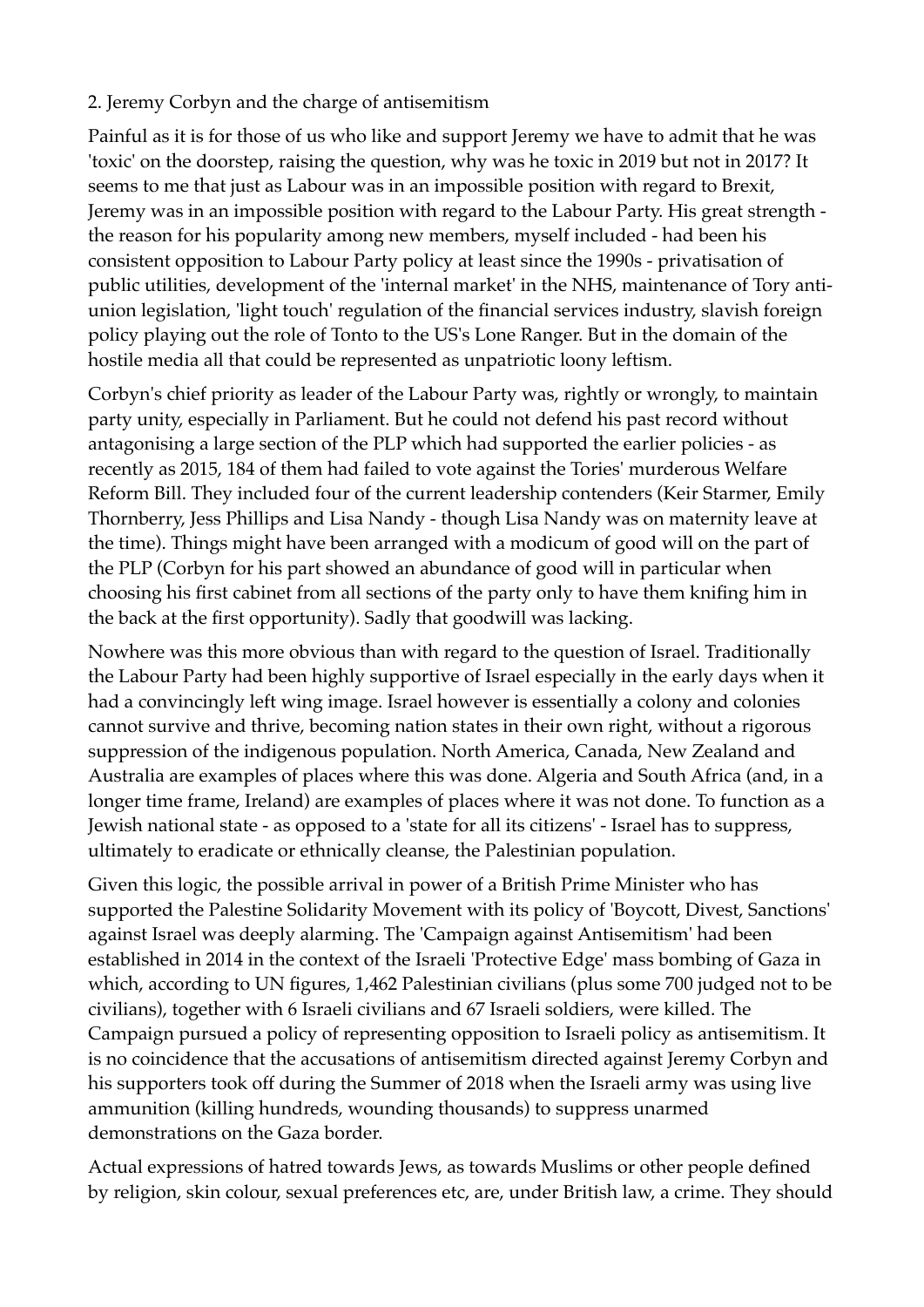be treated as essentially a matter for the police. It is perfectly proper that members who are accused in this manner would have their membership suspended while their case is under consideration by the courts. There can however be little doubt that the issue within the Labour Party turned not on hatred of Jews as such but on the ways in which hostility was being expressed towards Israeli policy, a matter that aroused strong feelings on either side of the debate. As such it could be compared to feelings aroused by hostility to US policy, or Russian policy or, to take a matter close to my heart (I am, in terms of my national identity, an Ulster Protestant), to Northern Ireland policy, especially in the 1970s.

The charge of antisemitism - always managing to evade the core of the question, policy with regard to Israel - became the most fruitful argument for those still opposed to Jeremy's leadership. It was the gift that kept giving. And again Jeremy seems to have believed, rightly or wrongly, that he could not defend himself without exacerbating the situation. The result of his inability to respond properly to the charges brought against him and some of his close associates was that he looked weak and shifty, and the party presented an image of self lacerating incompetence. It is almost impossible to overestimate the damage that this did.

## 3. Conduct of the election

On top of all that the election campaign was unconvincing. The actual manifesto was a strong document, both in its vision of the future and in the criticisms it made of the Conservative government's record in office. It should be retained as a statement of basic Labour Party policy.

But the campaign itself consisted of a succession of extravagant spending promises, almost playing out the right wing caricature of Labour as a party always promising much more than it can realistically hope to deliver. One of the great disappointments of the Corbyn Labour Party was its failure to work out a coherent economic policy, equivalent to the Keynesian principles that underpinned the original Welfare State. When John McDonnell first became Shadow Chancellor, he announced the formation of a high powered team to address the problem. But it seemed to fall apart very quickly and I have seen no convincing account of what happened. The policy of paying for public services by taxing the obscenely rich is all very well but it implies a commitment to keeping the obscenely rich in existence. The viability of the public services depends on them. When government borrows from the financial markets it becomes dependent on the financial markets. Somehow government has to seize control of the levers of financial power. That was the question that needed to be addressed (for myself I regard Modern Monetary Theory as the most promising overall policy framework but there are others in the general family of post-Keynesian - as opposed to Neo-Keynesian - economists).

But leaving aside that large question, the campaign could with advantage have concentrated on one or two key issues in the Manifesto. The 'Green Industrial Revolution' would have been my choice, with the emphasis placed on the 'industrial revolution' aspect and the opportunities it would provide for the development of new skills and new jobs in manufacturing. A national project that could have engaged the working class patriotism so